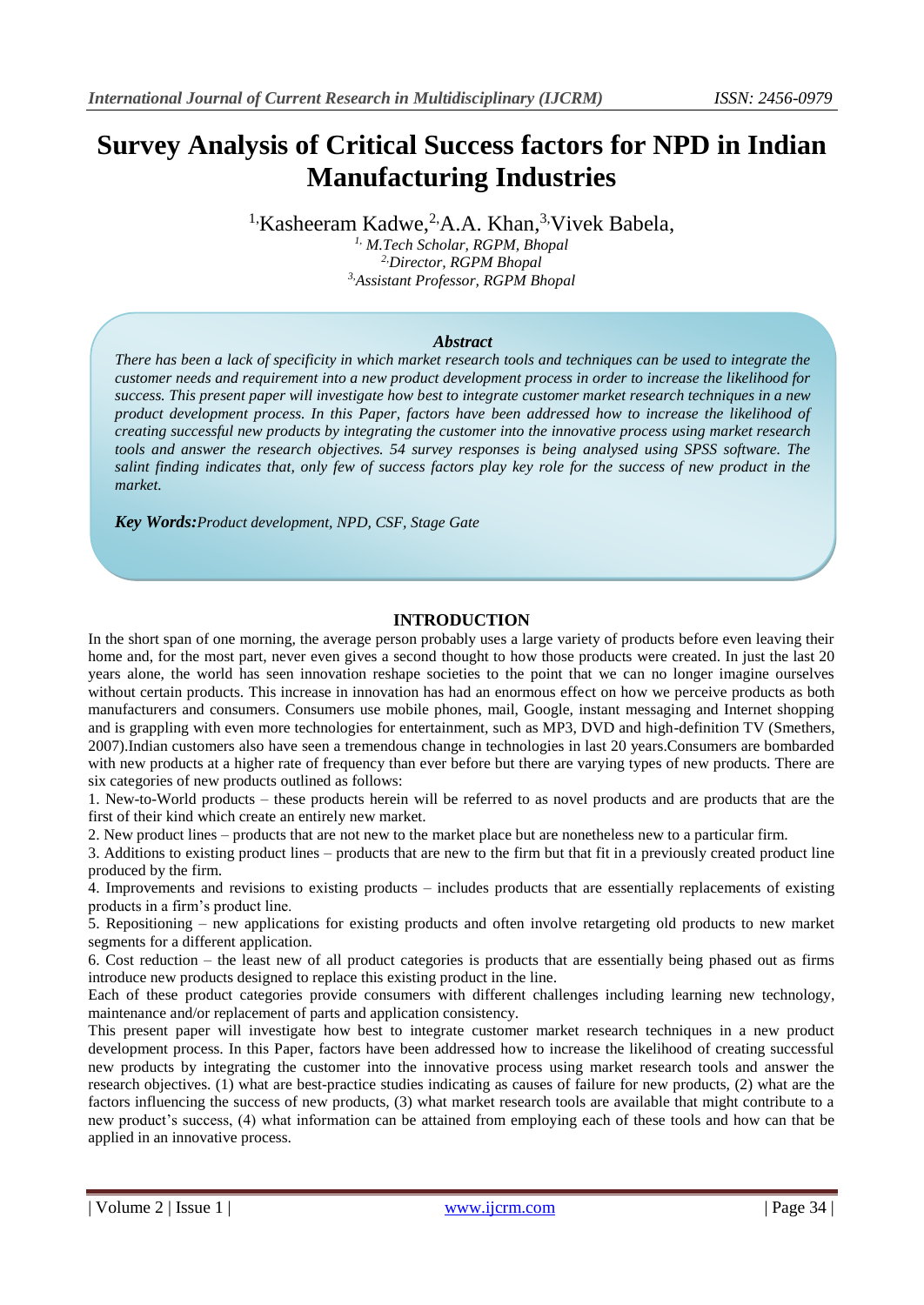**Success Factors in Product Development :** The idea of having a limited set of factors that affect the performance of the development of new products is appealing for both practitioners and researchers. As a result, a considerable amount of empirical research on the determinants of new product-development performance is reported in the literature (Ernst, 2002; Montoya-Weiss and Calantone, 1994). No prescribed common criterion can, however, explain how successful new products are created (Poolton and Barclay, 1998). The SAPPHO project (Rothwell et al., 1974), was the first effort to analytically compare commercially successful and unsuccessful products in the same market (Abdel-Kader and Lin, 2009). The conclusions from this project are that successful companies have a much better understanding of customer needs, attend more to marketing and advertising, perform product development more effectively, encourage more use of outside expertise, and authorize and promote responsible and experienced professional employees to senior management levels. Abdel-Kader and Lin (2009) summarize the conclusions of the SAPPHO projects as: Professional employees and good management skills are the key to success.Tang et al. (2005) identified a distinct set of success factors for product development: *Leadership, Organizational culture, Human resources, Information, Product strategy, Project execution, Product delivery, and Results*. Leadership involves key characteristics of the project manager, the power delegated, and whether there is a clear strategic direction for the development project. The Organizational culture involves the extent to which management takes advantage of the established values of the personnel to improve project output. Human resources involve management's actions to improve the skills and the work environment.

Information is concerned with the treatment of information as a valuable asset, its quality, and whether it is systematically collected, shared, and analyzed. Product strategy includes the product planning processes and the extent to which they promote readiness for implementation and product delivery. Product delivery considers to what extent manufacturing, sales, service and support are considered; or whether the product is just "tossed over the wall" when developed. Results evaluate the project from multiple dimensions such as financial and market, customer satisfaction and loyalty, organizational effectiveness, product results, and benchmarking.Further, Bessant and Tidd (2007) argue for the following success factors in product innovation: *Market knowledge*, *Clear product definition*, *Product advantage*, *Project organization*, *Top management support*, *Risk assessment*, *Proficiency in execution*, and *Project resources*. Product advantage involves product superiority in the eyes of the customer e.g. delivering unique benefits to the user and a high performance-to-cost ratio. Market knowledge, i.e. assessment and understanding of customer and user needs, is critical. A clear product definition, defining target markets, clear concept definition and benefits to be delivered must be determined before the development activities begin. Holistic risk assessment including market-based, technological, manufacturing and design sources must be built into the business and feasibility studies. The use of cross-functional multidisciplinary teams carrying responsibilities is important within the *Project organization* from beginning to end. *Project resources* include financing, human skills, and material resources; the firm must possess the right skills to manage and develop the new product. *Proficiency in execution* includes all the activities of the product innovation process. *Top management support* is important through the complete product innovation process from concept to launch.

Performance Measurements In Product Development : Performance measurements have inspired numerous researchers with functional backgrounds as varied as accounting, operations management, marketing, finance, economics, psychology, and sociology, all actively working in the field (Neely, 2007). This may explain why the common body of knowledge within performance measurements in product development is small, despite the results of a vast amount of research being available. In a recent review of the performance-measurement literature by Taticchi et al. (2010), conclude that four authors within performance measurements are the leading scholars within the field: Kaplan (management accounting), Neely (operations management), Banker (accounting/operations research and information systems), and Charnes (mathematics/operations research). All of the four leading authors have somewhat different disciplinary backgrounds.Neely (2005) concludes, based on a review of the publications within the performancemeasurements literature, that performance measurement is not and can never be a field of academic study because of its diversity. In a response to this the same author set out to create a common body of knowledge by editing Business Performance Measurement (Neely, 2007).The focus in this common body of knowledge is on the marketing, operations management, management accounting, and supply-chain management functions. Unfortunately, an explicit focus on product development is missing. Jiménez-Zarco et al. (2006) argue that there are few studies that have analyzed the product-development process from a performance-measurement system perspective.

# **RESEARCH STRATEGY AND METHODOLOGY**

I will substantiate the claim in this problem statement by exploring current new product performers that have been considered successes and failures. This will uncover factors that can be considered indicative of an ongoing deficiency in the understanding or awareness of which market research tools are appropriate for utilization during a new product development process. I will then consider what market research tools are available for user/customer integration, examine the most relevant theories for new product development processes available and conclude with an fully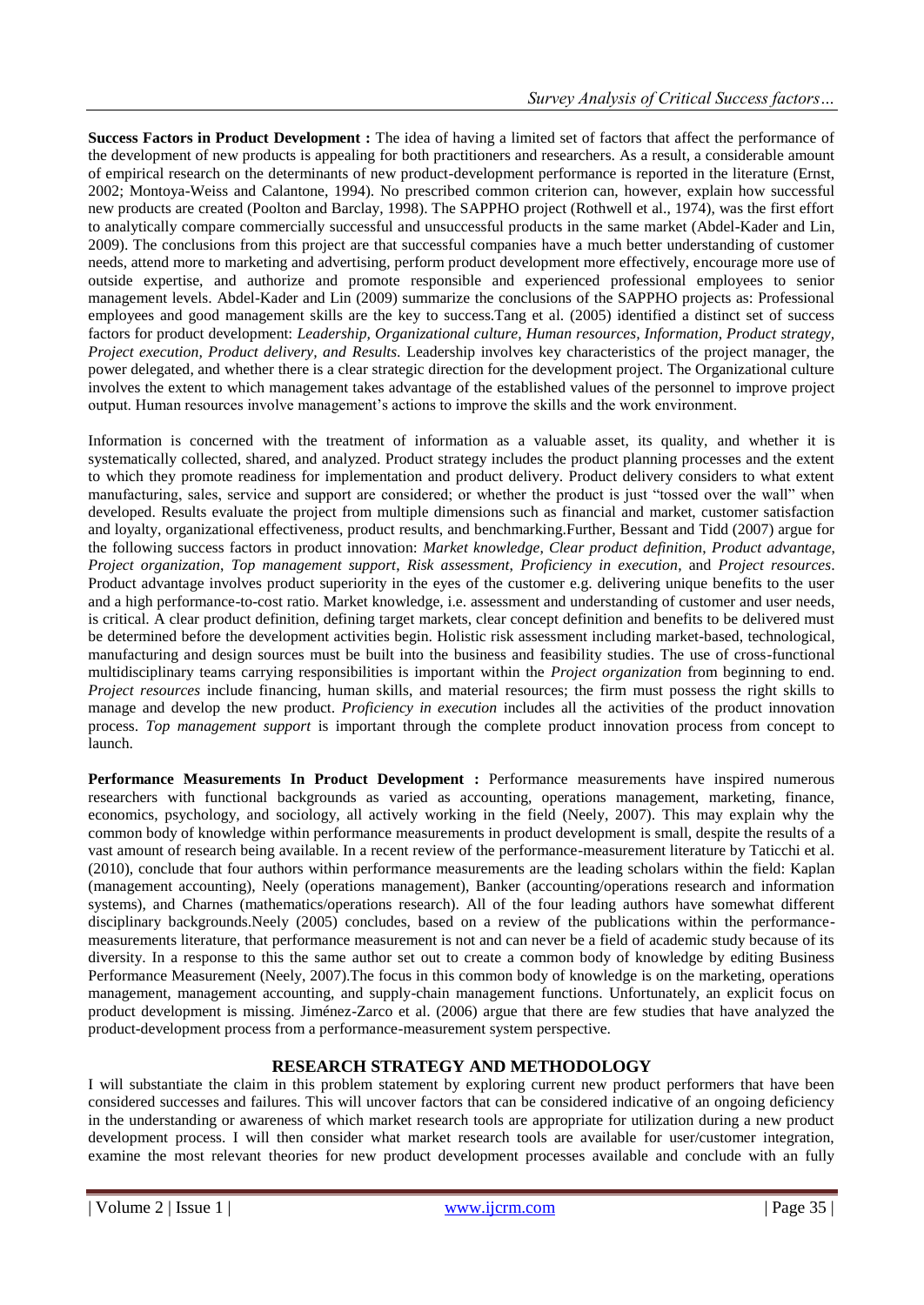integrated, evolved Stage-Gate process for new product development that will provide specific, substantiated direction for integrating user/customer market research tools. Thus, this will provide the necessary insight for developing a unique, superior product according to users'/customers' perceptions and thereby ensuring the prosperity of the company.

**Identifications Of CSFs :** The process of new product development has been the focal point of studies and debate for some time now and never has it been more relevant than in the past few years. The advancements in technology and the refinement of development processes have brought about a great number of significant innovations that have changed the way we live our lives from this point forward. As many scholars have suggested and proven, a crucial component to developing successful innovative products and services in integrating the user into the process. Numbers of researchers and industrial expert in the area of NPD has worked with various parameters that play a role in the success of new product.

The dilemma is sometimes figuring out exactly how to initiate and execute integrating all success factors into the innovative process due to the fact that there are so many success factors that one could find difficulty to work with all. As discussed in the previous chapter various factors are being discussed and few critical factors are identified as described in table 3.1.

| Criteria            | Sub-Criteria                      | Reference                                    |  |  |  |  |
|---------------------|-----------------------------------|----------------------------------------------|--|--|--|--|
| Technical<br>Factor | Technical capabilities            | Cooper (1999) Sun and Wing (2005), Poolton   |  |  |  |  |
|                     |                                   | and Barclay (1998)                           |  |  |  |  |
|                     | Production<br>Product<br>in       | Cooper (1999), Sun Lynn et al. (1999) and    |  |  |  |  |
|                     | Appropriate Time                  | Wing (2005), Lester (1998)                   |  |  |  |  |
|                     | and cost                          |                                              |  |  |  |  |
|                     | Clear definition of the functions | Cooper (1999) Gupta and Wilemon (1990)       |  |  |  |  |
|                     | of the Product                    |                                              |  |  |  |  |
|                     | Technically difficult to replace  | Sun Lynn et al. (1999), Lester (1998)        |  |  |  |  |
|                     | Appropriate Marketing strategy    | Lester (1998), Haverila(2012), Ernst Holger  |  |  |  |  |
|                     |                                   | (2002)                                       |  |  |  |  |
|                     | Focus on the customer             | Cooper (1999) Sun, Wing (2005), Haverila     |  |  |  |  |
| Marketing           |                                   | (2012), Ernst Holger (2002)                  |  |  |  |  |
| Factor              | A growing market                  | Poolton and Barclay (1998), Ernst Holger     |  |  |  |  |
|                     |                                   | (2002) Sharma (2006)                         |  |  |  |  |
|                     | Clear definition of the target    | Lester (1998), Cooper (1999) Sun and Wing    |  |  |  |  |
|                     | market                            | (2005), Ernst Holger (2002)                  |  |  |  |  |
|                     | Long-term vision                  | Cooper (1999) Sun and Wing (2005             |  |  |  |  |
| Organisatio         | Different levels of cooperation   | Cooper (1999), Haverila (2012), Haverila     |  |  |  |  |
| nal                 |                                   | $(2012)$ , Wing $(2005)$                     |  |  |  |  |
| Factor              | Entrepreneurial culture in the    | Wing (2005), Poolton and Barclay (1998)      |  |  |  |  |
|                     | Organization                      |                                              |  |  |  |  |
|                     | The time of replacement           | Sun Lynn et al. (1999), Lester (1998)        |  |  |  |  |
|                     | Product Scores than competitors   | Sun Lynn et al. (1999), Sharma (2006)        |  |  |  |  |
|                     | Resources to implement the        | Lester (1998), Cooper (1999) Sun and Wing    |  |  |  |  |
| Commercia           | Project                           | (2005)                                       |  |  |  |  |
| lization            | product developed Scores than     | Sun Lynn et al. (1999)                       |  |  |  |  |
| Factor              | The old                           |                                              |  |  |  |  |
|                     | type                              |                                              |  |  |  |  |
|                     | Generating good ideas by Expert   | Wing (2005), Haverila(2012), Sun Lynn et al. |  |  |  |  |
|                     | Groups                            | (1999), Lester (1998)                        |  |  |  |  |
|                     | Cultural competence               | Martin et al. (2007)                         |  |  |  |  |
| Social              | Communication                     | Minaret et al. (2000)                        |  |  |  |  |
| Factor              | Global vs. Local                  | Lahiri et al. (2010)                         |  |  |  |  |
|                     | Social Responsibility             | Haverila(2012), Cooper (1999) Sun and Wing   |  |  |  |  |
|                     |                                   | (2005)                                       |  |  |  |  |

#### **Table 3.1: Success Factors in New product development**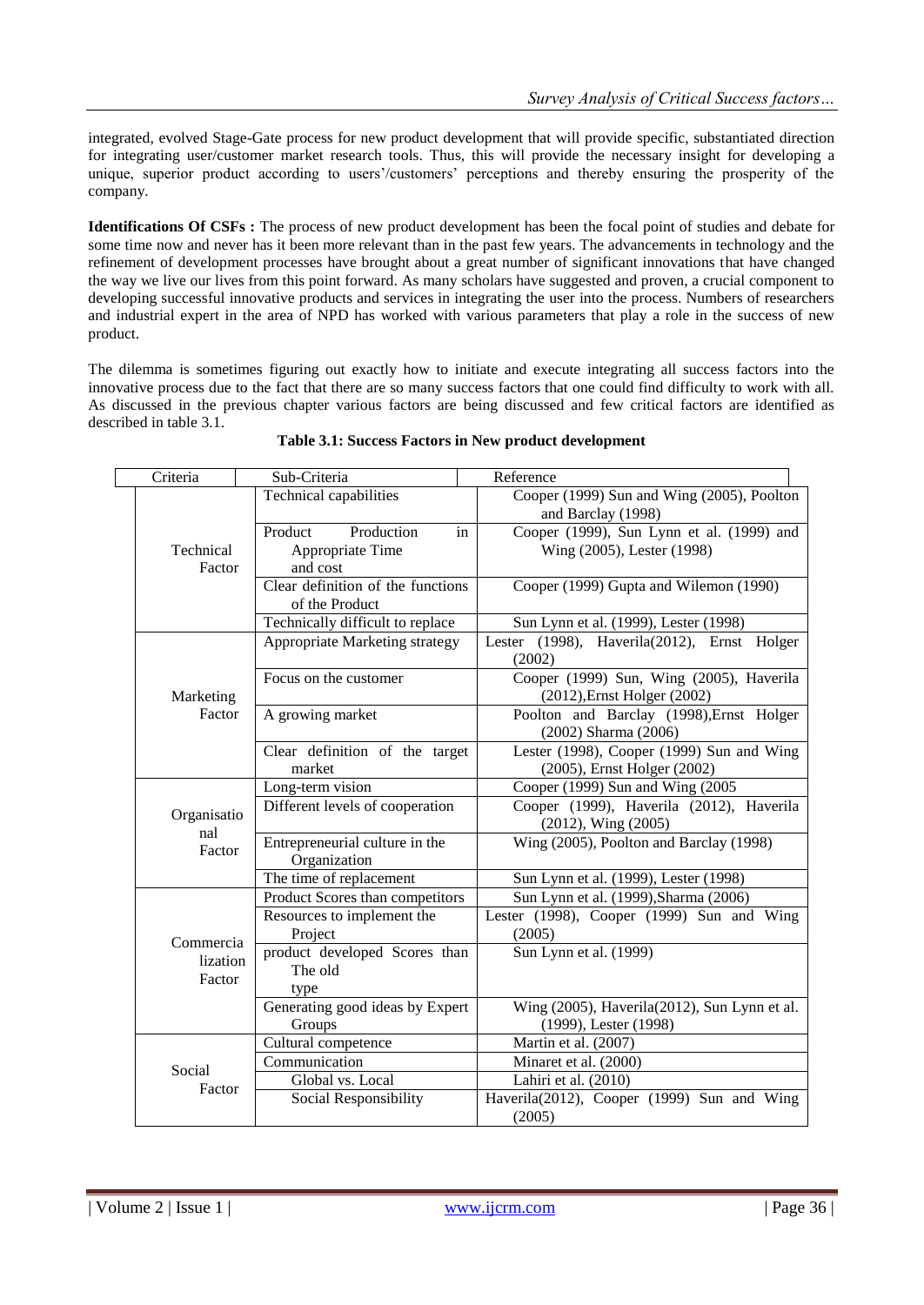# **QUESTIONNAIRE DESIGN**

A total of 54 semi-structured interviews have been held at the selected case companies. An overview and timeline of the perused case studies are performed. The questions asked during the interviews were semi structured where 5 scales are provided in such a way, that the respondents were encouraged to talk about what they thought important from their point of view. The 5 point scale is compromised as; very much important, very important, important, not important and useless. This choice goes from 5 to 1 value in digit. Semi closed questions give answers within a limit and also saves too much time for researchers. Open questions are important in order of not to ask leading questions. The respondents were all managers and decision makers at different levels of responsibility within the research and development in their organization. The interviews lasted between 10 minutes. At first an initial set of respondents were chosen and supplemented with the senior manager representing the company in the steering committee. The focus of the whole thesis is to get the framework and analyse the critical success factors for the new product development.



Figure 1: Factors depending on NPD

Reliability of the obtained data is being analysed with the SPSS software and Cronbach's alpha is found as below in Table 1.

| S.  | CSFs | Value of Cronbach alpha |
|-----|------|-------------------------|
| No. |      |                         |
|     | TF   | 0.879                   |
|     | MF   | .739                    |
|     | ΩF   | 0.935                   |
|     | ΤF   | 0.856                   |
|     |      | 0.92                    |

**Results Of Descriptive Statistics :** The collected data from survey is initially analyzed with descriptive analysis. Table 2, shows a more detailed statistics of the questionnaires using SPSS program. From the values, in the engineers" point of view, the most important factors to NPD success in Indian organizations is the role of the top management, topping the table with highest mean score of 3.37 which is in between "very important" and "extremely important". Next on the rank is the quality of each NPD activities. Nevertheless, Indian companies that stresses on quality. The importance of customer's opinion comes to play followed by balanced and sufficient resources and so on. On the contrary, building an international orientation of international teams, multi-country market research and global products bottomed the table with only a mean score of 2.90 which was below the "somewhat important" rating and therefore shall be eliminated.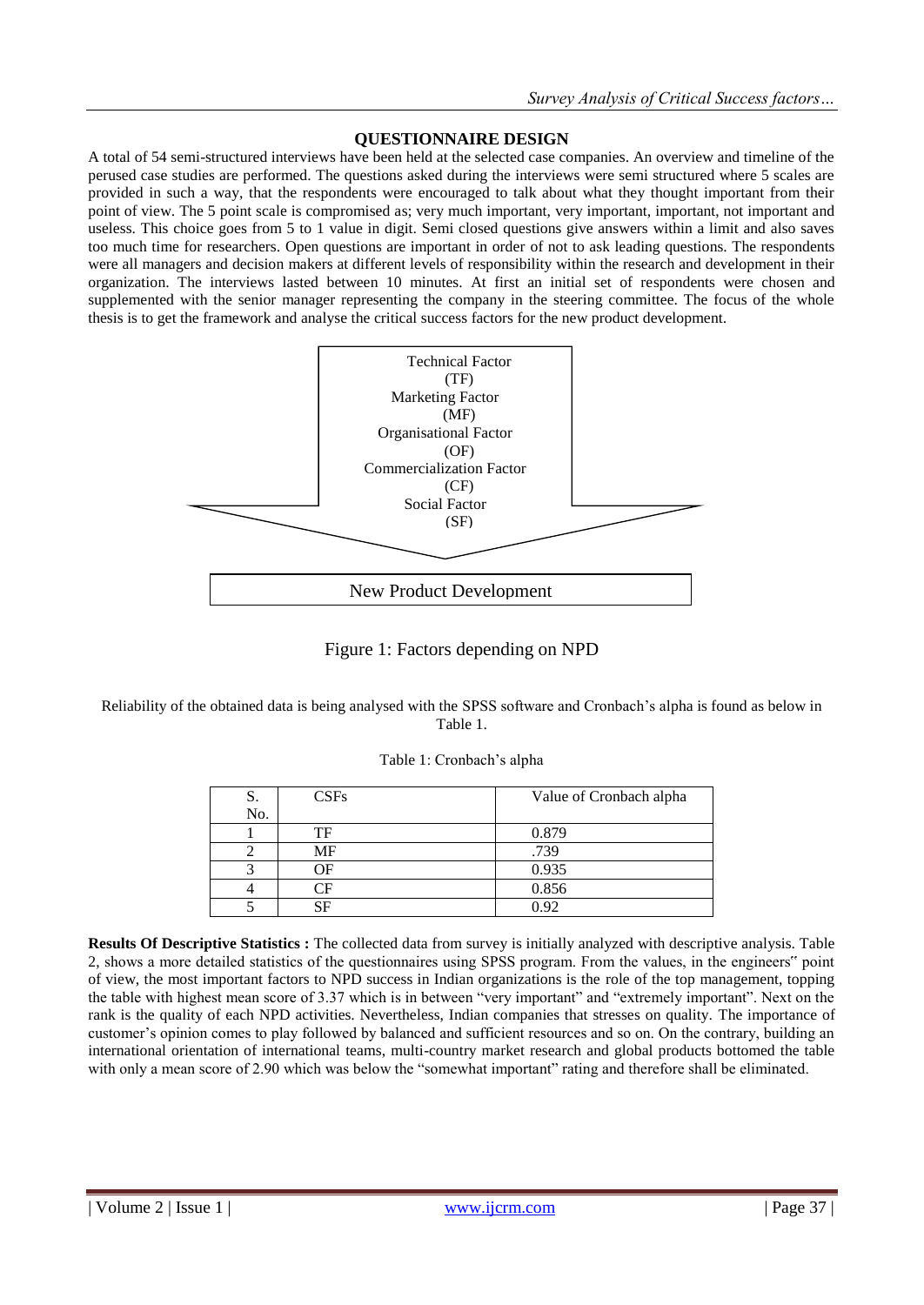|  |  | Survey Analysis of Critical Success factors |
|--|--|---------------------------------------------|
|--|--|---------------------------------------------|

| Table 2: Importance of Factors from Respondents views |                   |                |                 |        |                       |  |  |
|-------------------------------------------------------|-------------------|----------------|-----------------|--------|-----------------------|--|--|
| Mean<br>Factors                                       |                   | Std. Deviation | Factors         | Mean   | <b>Std. Deviation</b> |  |  |
| TF1                                                   | 3.0370            | 1.35929        | CF1             | 3.2222 | 1.29828               |  |  |
| TF <sub>2</sub>                                       | 2.8889            | 1.56213        | CF2             | 2.8148 | 1.22973               |  |  |
| TF3                                                   | 3.0000            | 1.22859        | CF3             | 3.0556 | 1.37932               |  |  |
| TF4                                                   | 3.1111<br>1.22346 |                | CF4             | 3.0370 | 1.40031               |  |  |
| MF1                                                   | 3.0370            | 1.38677        | SF1             | 3.3148 | 1.38488               |  |  |
| MF2                                                   | 2.8889            | 1.20794        | SF2             | 3.1481 | 1.26502               |  |  |
| MF3                                                   | 2.8519            | 1.33752        | SF <sub>3</sub> | 3.3704 | 1.17033               |  |  |
| MF4                                                   | 3.0000            | 1.42749        | SF <sub>4</sub> | 3.1852 | 1.36083               |  |  |
| OF1                                                   | 3.2037            | 1.39243        |                 |        |                       |  |  |
| OF <sub>2</sub>                                       | 3.1481            | 1.29451        |                 |        |                       |  |  |
| OF3                                                   | 3.2222            | 1.25392        |                 |        |                       |  |  |
| OF4                                                   | 2.8889            | 1.19222        |                 |        |                       |  |  |
| Valid N (listwise)<br>54                              |                   |                |                 |        |                       |  |  |

## **RESULTS OF VARIABILITY ANALYSIS**

All the values obtained in Table 2, for standard deviation is less than 1. This explained that the ratings vary less than the value of 1 away from the mean. The highest value of standard deviation is 0.988 for the factor "marketing factor" which has the mean score of 3.70. Therefore, the average amount each of the scores for that particular factor varies away from 3.70 is 0.988. On the other hand, the lowest value of standard deviation belongs to the "Role of top management is central to success" under the organisational factor factor with only 0.507. As a conclusion, the amount of dispersion of the set of scores obtained from informants is rather low and therefore, all the data from informants for the questionnaires are valid in the context of variability. Social factor also play the key role having mean value more than 2.5 in all cases. The one-sample t-test has also been used to determine whether a sample comes from a population with a specific mean. This population mean is not always known, but is sometimes hypothesized. For example, organisational factors for marketing peoples learn the actual feedback of the customers. Moving from up-to-down, factors are presented with the observed *t*-value ("**t**" column), the degrees of freedom ("**df**"), and the statistical significance (*p*-value) ("Sig. (2-tailed)") of the one-sample t-test. In this example,  $p < .05$  (it is  $p = .022$ ). Therefore, it can be concluded that the population means are statistically significantly different. If *p*> .05, the difference between the sample-estimated population mean and the comparison population mean would not be statistically significantly different. Although a statistically significant difference was found between the depression scores in the recruited subjects *vs.* the normal depression score, it does not necessarily mean that the difference encountered, 0.26 (95% CI, 0.04 to 0.51), is enough to be practically significant. Indeed, the researcher might accept that although the difference is statistically significant (and would report this), the difference is not large enough to be practically significant (i.e., the factors can be treated as normal). The sub factors of all technical factors are significant at *p*> .05 similarily all other factors that are significant at two tailed then it can be assumed to be important from the respondents perpectives. All the factors are correlated in the next following sections . further the social factors are more valid and play key role in the success of new product developed in the companies.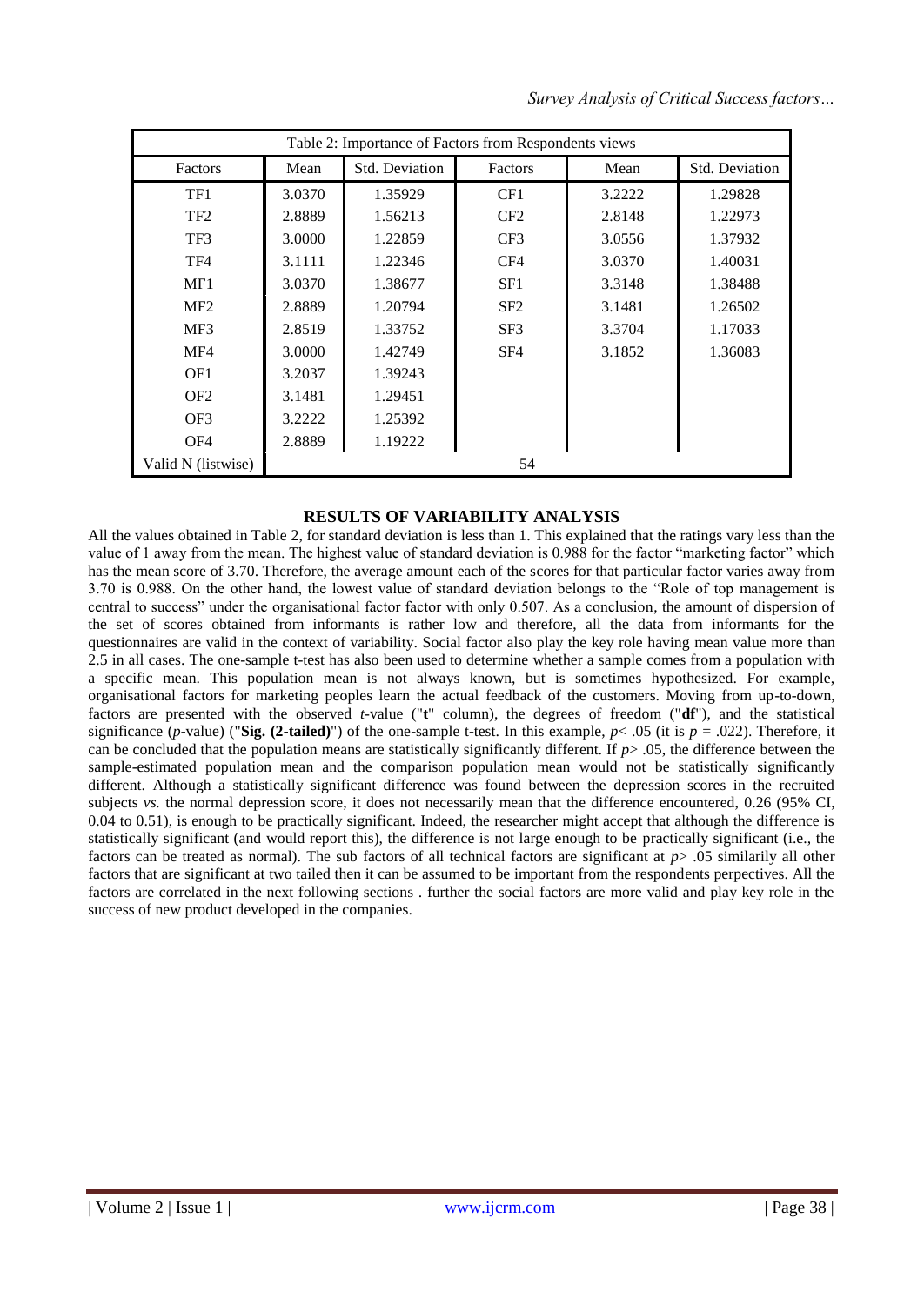| Table 3: variability analysis (One-Sample Statistics) |    |        |                   |                       |                    |    |        |                       |                       |
|-------------------------------------------------------|----|--------|-------------------|-----------------------|--------------------|----|--------|-----------------------|-----------------------|
| Factors                                               | N  | Mean   | Std.<br>Deviation | Std.<br>Error<br>Mean | Facto<br><b>rs</b> | N  | Mean   | Std.<br>Deviatio<br>n | Std.<br>Error<br>Mean |
| TF1                                                   | 54 | 3.0370 | 1.35929           | .184<br>98            | OF3                | 54 | 3.2222 | 1.25392               | .17064                |
| TF <sub>2</sub>                                       | 54 | 2.8889 | 1.56213           | .21258                | OF <sub>4</sub>    | 54 | 2.8889 | 1.19222               | .16224                |
| TF3                                                   | 54 | 3.0000 | 1.22859           | .16719                | CF1                | 54 | 3.2222 | 1.29828               | .17667                |
| TF4                                                   | 54 | 3.1111 | 1.22346           | .16649                | CF <sub>2</sub>    | 54 | 2.8148 | 1.22973               | .16734                |
| MF1                                                   | 54 | 3.0370 | 1.38677           | .18872                | CF <sub>3</sub>    | 54 | 3.0556 | 1.37932               | .18770                |
| MF2                                                   | 54 | 2.8889 | 1.20794           | .16438                | CF4                | 54 | 3.0370 | 1.40031               | .19056                |
| MF3                                                   | 54 | 2.8519 | 1.33752           | .18201                | SF1                | 54 | 3.3148 | 1.38488               | .18846                |
| MF4                                                   | 54 | 3.0000 | 1.42749           | .19426                | SF <sub>2</sub>    | 54 | 3.1481 | 1.26502               | .17215                |
| OF1                                                   | 54 | 3.2037 | 1.39243           | .18949                | SF3                | 54 | 3.3704 | 1.17033               | .15926                |
| OF <sub>2</sub>                                       | 54 | 3.1481 | 1.29451           | .17616                | SF <sub>4</sub>    | 54 | 3.1852 | 1.36083               | .18519                |

# **CRITICAL SUCCESS FACTORS**

Table 4, analyses the detailed descriptive analysis for the data collected from the respondents on their views for the identified critical success factors for NPD in the respondents companies. The maximum and minimum values indicate the values taken for Likert scale data that ranges from 1 to 5 from very important to no important. The mean values indicate leanness of respondents towards a particular values and this values indicate in maximum case above the average (2.5). Further the standard deviations values indicate the nearness from standard. At last the variance indicates the actual variation of respondent's opinion from the mean values which are assumed and indicated by maximum numbers of respondents.

Table 4, shows a more detailed statistics of the questionnaires using SPSS program. From the values, in the engineers" point of view, the most important factors to NPD success in Indian SMEs is the role of the top management and social factor, topping the table with highest mean score of 3.31 which is in between "very important" and "extremely important". Next on the rank is the quality of each NPD activities.

As a summary from the table of descriptive statistics (Table 2), the top critical success factors of NPD in Indian organization according to the engineers and their mean scores as followed.

(1) Role of top management is central to success (Accountability, commitment, involvement and leadership) (Mean 3.11).

(2) High quality on execution of all activities (Mean 3.22).

(3) Focus on customers – built-in opinion of the customers (Mean 3.3).

(4) Senior management's strong support and empowerment to teams with a flat organization structure (Mean 3.07).

(5) Organize around true cross-functional teams with strong accountable, dedicated and focused project leader (Mean 3.03).

(6) Balanced, sufficient resources for number of projects (Mean 3.03).

(7) Rewards and recognition to teams (Mean 3.0).

(8) Development and launching of products within the proper time frame (Mean 3.97).

(9) High-quality NPD teams (Mean 3.93).

(10) Retaining team members with relevant experience (Mean 3.90).

## **CONCLUSION**

Having the knowledge and right selection of CSFs can secure a smooth transfer of the new products into the production phase to the market and customer. The objective of the present research work fulfills while identifying the CSFs for NPD in Indian companies. The new products internally are anytime better but also other critical factors that affect its success is being identified and analyzed. In depth analysis shows that also there are a few other benefits of having CSFs measure in the company. CSFs improve coordination of the supply chain and leads to expansion of core companies. CSFs also capture both upstream and downstream opportunities of NPD in the increase of barriers of entry by potential competitors having mean values 3.83 and positive correlation with other factors.

Perhaps, these CSFs are specific to Indian companies and not for other companies, since not all companies practice all kind of CSFs. As a conclusion, selected CSFs are one of the many reasons for NPD success in Indian companies but